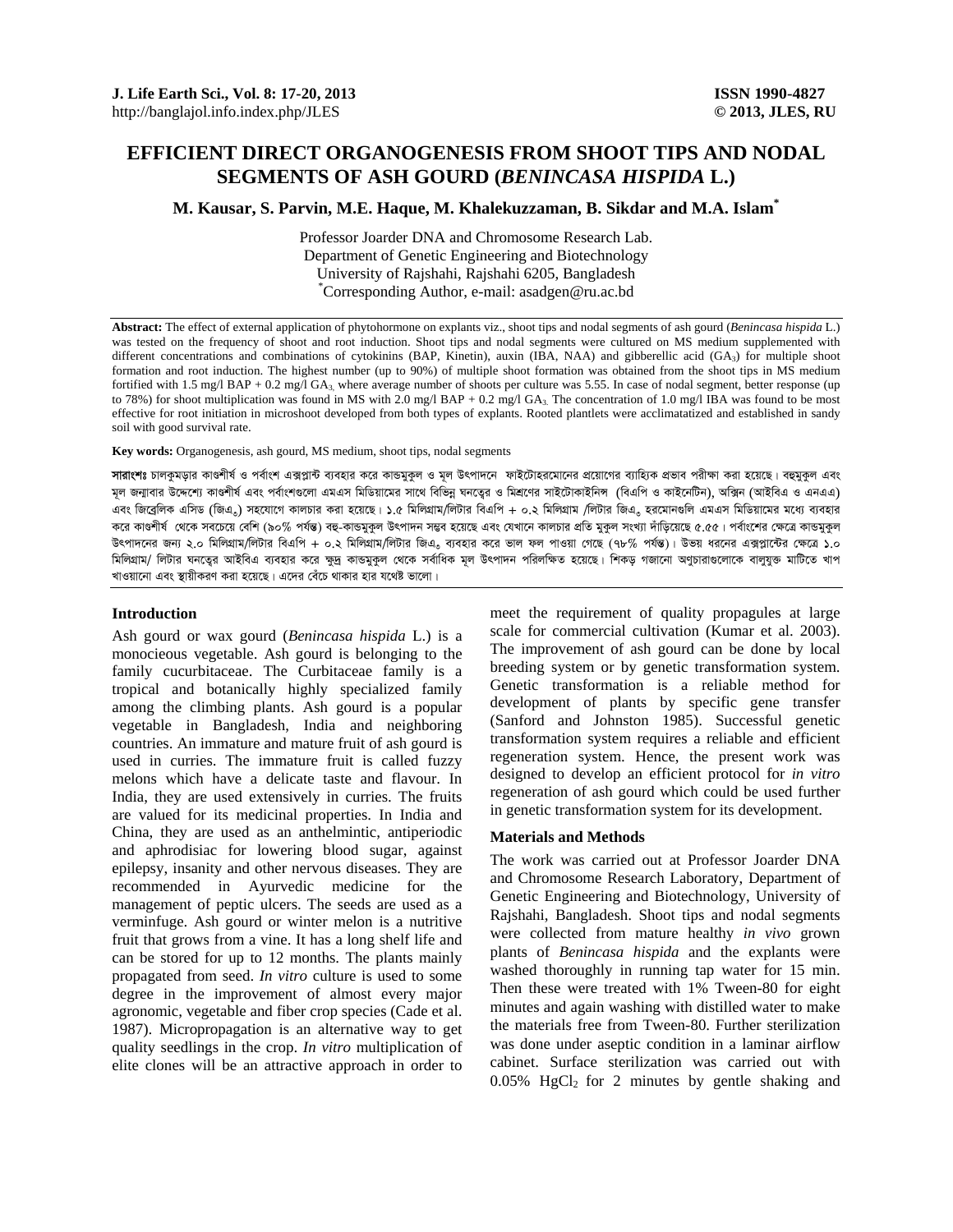rinsed 4-5 times in sterilized doubled distilled water to remove HgCl<sub>2</sub>. Explants were cut into 1 cm in length and transferred in culture tube with 15 ml agar semisolified with 1.0% Difco Bacto agar MS (Murashige and Skoog, 1962) medium. The medium was supplemented with 3% sucrose and different hormonal concentrations BAP  $(0.5-3 \text{ mg/l})$ ,  $GA_3$   $(0.1-0.2 \text{ mg/l})$ , Kinetin (0.1-0.2mg/l), IBA (0.5-2.0 mg/l), NAA ((0.1- 0.2mg/l and 0.5-2.0 mg/l) for direct organogenesis. pH of the medium was adjusted to 5.7 and was autoclaved by stream sterilization at 121°C for 22 min at 1.0 kg/cm<sup>3</sup> pressure. The cultures were maintained at 25  $\pm$ 2°C under the cool white fluorescent tubes at 3000 lux with a photoperiod of 16 hours. The shoot formation was checked by 3 times of culture in same medium. Then *in vitro* developed shoots were subcultured in root induction medium with different concentrations of IBA and NAA. After development of sufficient roots, the micro plantlets were considered ready to transfer in soil. The roots of the plantlets are gently washed by distilled water to remove agar attached to the root zone. Immediately these were transferred to small pots containing a mixture of sand, soil and humus in the ratio of 1:2:2 for acclimatization.Thenewly transplanted plantlets were covered by polythene paper and kept in growth chamber for 7 days. Polythene covering was removed and the plantlets were transferred into the larger pot containing soil. Each treatment had 10 replicates of culture and experiments were repeated twice.

## **Results and Discussion**

To develop a suitable protocol for axillary shoot development of ash gourd, two types of explants, shoot tips and nodal segments were cultured on MS medium with different concentrations and combinations of phytohormone viz., BAP, GA<sub>3</sub> Kn and NAA. It was observed that the effect of  $GA_3$  with BAP was better for shoot multiplication than either the effect of BAP singly or combination of Kn and NAA (Figure 1A-C). It has been reported that the typeof explants and combinations of shoot induction media are effective for further shoot induction(Sarkeret al.2003).Inasignificant development of suitable protocol for shoot multiplication, we observed shoot tips explants gave better results than nodal segments (Table-1). When MS medium was fortified with 1.5 mg/l BAP + 0.2 mg/l GA $_3$ , 90% shoot tip explants developed multiple shoot and the mean number of shoot formation was 5.55±0.55, but in case of nodal segment, only 78% explants produced shoots on the same combination of BAP and GA3. Best response for multiple shoot regeneration was obtained

by Haque et al. (2008) from the nodal segments of *Benincasa hispida* on MS +1.50 mg/l BAP and they observed the frequency of multiple shoot formation from nodal segments was 90%. However, only BAP was also found to be effective for *in vitro* shoot multiplication in other species such as *Alpinia purpurata* by Chang & Criley, (1993), *Cucumis melo* by Chan & Lok (2005), *Momordica charantia* by Agarwal & Kamal (2004) and in *Langenaria siceraria* by Han et al. (2004)*.* Huda and Sikdar (2006) reported that MS medium fortified with the combinations of BAP, IBA,  $GA_3$  was very effective for shoot initiation and elongation from apical meristem of bitter gourd. In this study, it was found that low concentration of cytokinin enhanced shoot multiplication. In other species many researchers reported the similar results (Kathal et al.1988, 1994; Sing et al. 1996 in *Cucumis melo* and Haque et al. 2010 in pumpkin).

Root induction was carried out by placing individual microshoots on ½ MS medium containing various concentrations of NAA and IBA (Figure 1D&E). Efficient rooting was achieved on ½ MS medium supplemented with 1.0 mg/l IBA and 90% microshoots were produced root. Whereas, 70% microshoots were responsed with the application of NAA (Table 2). Our results were supported by Kathiravan et al. (2006). Haque et al. (2008) reported root induction of ash gourd using 1.5 mg/l IBA. Debnath et al. (2000) were achieved efficient rooting using half strength MS + 0.5mg/l NAA in *Trichosanthes dioica.* The potential of *in vitro* propagated ash gourd plantlets were used for *ex-vitro* establishment. The plantlets were transferred in soil in pots after 3 weeks of initial hardening under culture-room conditions. Almost 70% of these regenerate plantlets survived and showed development of new branches (Figure 1F).

In this investigation, several conditions of tissue culture were optimized for the culture and micropropagation of ash gourd. These include selection of explants, combination and concentration of Plant Growth Regulators (RGPs) for multiple shoot induction, elongation of induced shoots favoured by root induction and proliferation and eventually successful transplantation of plantlets in *in vivo* condition.

Micropropagation of ash gourd has been achieved through *in vitro* culture of nodal segments and shoot tips as explants. The technique described appears to be readily adaptable for large scale micro propagation of ash guard.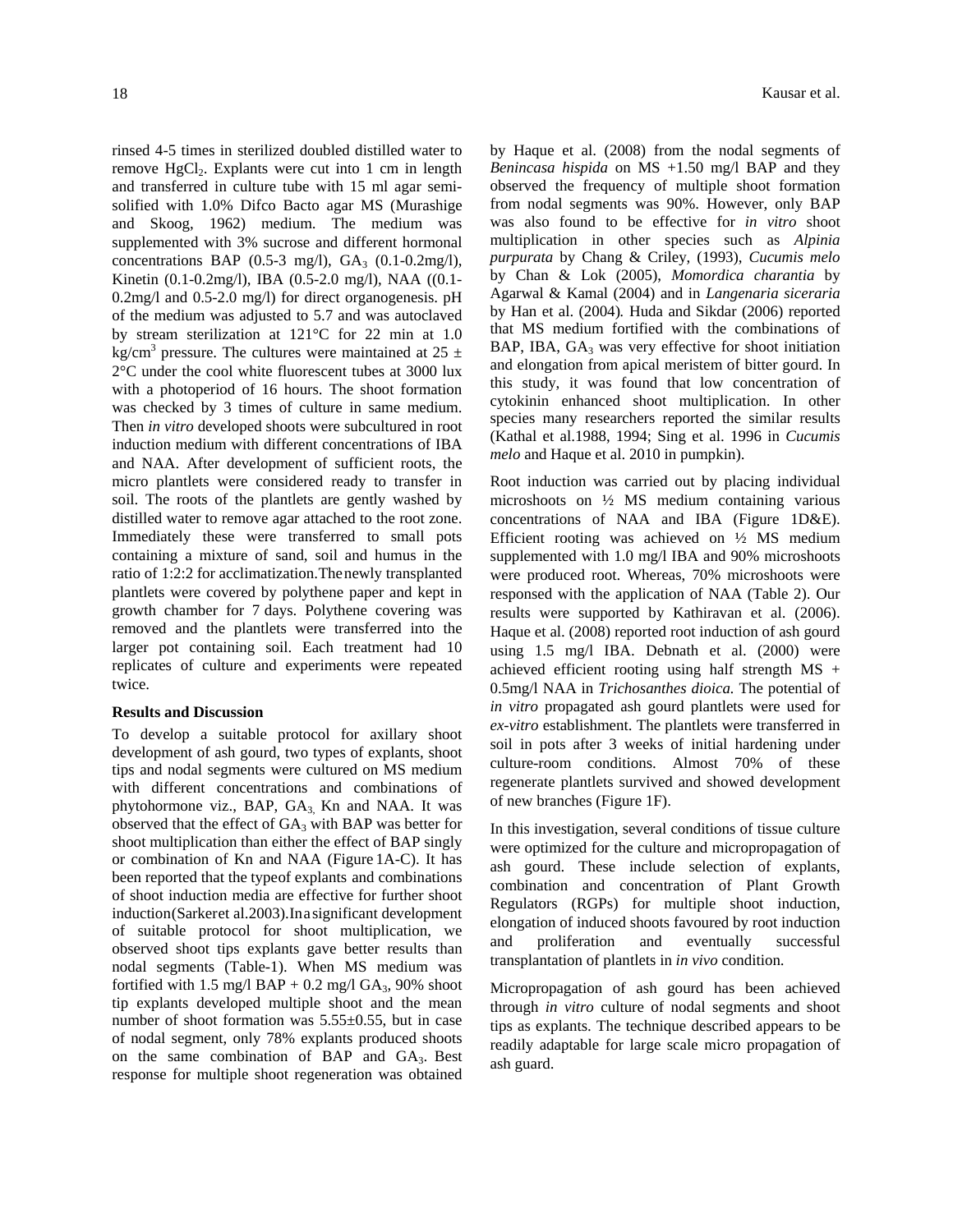| Growth               | <b>Nodal segment</b>      |                                  |                                 | Shoot tip                 |                                  |                                  |  |
|----------------------|---------------------------|----------------------------------|---------------------------------|---------------------------|----------------------------------|----------------------------------|--|
| regulators<br>(mg/l) | % of explant<br>responded | Mean no. of shoot<br>per culture | Mean length of<br>the shoot(cm) | % of explant<br>responded | Mean no. of shoot<br>per culture | Mean length of<br>the shoot (cm) |  |
|                      |                           | $(X \pm SE)$                     | $(X \pm SE)$                    |                           | $(X \pm SE)$                     | $(X \pm SE)$                     |  |
|                      |                           |                                  | <b>BAP</b>                      |                           |                                  |                                  |  |
| 0.5                  | $\blacksquare$            |                                  | $\blacksquare$                  | ä,                        |                                  |                                  |  |
| 1.0                  | 60                        | $3.00 \pm 0.656$                 | $3.10 \pm 0.24$                 | 60                        | $3.10 \pm 0.05$                  | $3.00 \pm 0.21$                  |  |
| 1.5                  | 65                        | $3.50 \pm 0.88$                  | $3.60 \pm 0.22$                 | 65                        | $4.30 \pm 0.11$                  | $3.45 \pm 0.33$                  |  |
| 2.0                  | 65                        | $4.10 \pm 0.57$                  | $4.10 \pm 0.09$                 | 80                        | $5.50 \pm 0.70$                  | $5.80 \pm 0.18$                  |  |
| 2.5                  | 70                        | $5.00 \pm 0.99$                  | $5.00 \pm 0.25$                 | 75                        | $4.40 \pm 0.44$                  | $4.50 \pm 0.19$                  |  |
| 3.0                  | 30                        | $3.50 \pm 0.33$                  | $3.20 \pm 0.86$                 | 30                        | $3.68 \pm 0.15$                  | $3.40 \pm 0.04$                  |  |
| $BAP+GA$             |                           |                                  |                                 |                           |                                  |                                  |  |
| $0.5 + 0.1$          | $\overline{\phantom{a}}$  | $\blacksquare$                   |                                 | $\overline{\phantom{a}}$  |                                  |                                  |  |
| $0.5 + 0.2$          | 50                        | $3.10\pm0.12$                    | $3.38 \pm 0.06$                 | 60                        | $3.10 \pm 0.22$                  | $3.40 \pm 0.15$                  |  |
| $1.0 + 0.2$          | 60                        | $3.60 \pm 0.55$                  | $4.18 \pm 0.12$                 | 65                        | $4.38 \pm 0.18$                  | $3.85 \pm 0.08$                  |  |
| $1.5 + 0.2$          | 80                        | $5.18 \pm 1.12$                  | $5.88 \pm 0.85$                 | 90                        | $5.55 \pm 0.55$                  | $6.00 \pm 0.02$                  |  |
| $2.0 + 0.2$          | 70                        | $4.81 \pm 0.42$                  | $4.85 \pm 0.42$                 | 75                        | $4.80 \pm 0.09$                  | $4.50 \pm 0.11$                  |  |
| $2.5 + 0.2$          | 55                        | $3.88 \pm 0.18$                  | $3.50 \pm 0.18$                 | 70                        | $3.80 \pm 0.13$                  | $3.80 \pm 0.23$                  |  |
| $3.0 + 0.2$          | 20                        | $3.00 \pm 0.33$                  | $3.1 \pm 0.09$                  | 40                        | $3.2 \pm 0.25$                   | $3.0 \pm 0.44$                   |  |
|                      |                           |                                  | $BAP + Kn$                      |                           |                                  |                                  |  |
| $0.5 + 0.1$          | $\overline{\phantom{a}}$  |                                  |                                 | $\overline{\phantom{a}}$  |                                  |                                  |  |
| $0.5 + 0.2$          | 35                        | $1.08 \pm 0.12$                  | $1.70 \pm 0.06$                 | 20                        | $1.00 \pm 0.22$                  | $3.00 \pm 0.15$                  |  |
| $1.0 + 0.2$          | 40                        | $1.50 \pm 0.05$                  | $1.44 \pm 0.52$                 | 35                        | $1.81 \pm 0.05$                  | $3.45 \pm 0.06$                  |  |
| $1.5 + 0.2$          | 50                        | $4.03 \pm 0.52$                  | $5.10 \pm 0.13$                 | 40                        | $3.16 \pm 0.18$                  | $2.50 \pm 0.11$                  |  |
| $2.0 + 0.2$          | 45                        | $3.10 \pm 0.04$                  | $4.00 \pm 0.22$                 | 45                        | $5.80 \pm 0.20$                  | $3.38 \pm 0.25$                  |  |
| $2.5 + 0.2$          | 30                        | $3.00 \pm 0.33$                  | $3.50 \pm 0.09$                 | 20                        | $3.00 \pm 0.09$                  | $2.50 \pm 0.03$                  |  |
| $3.0 + 0.2$          | 15                        | $2.30 \pm 0.07$                  | $2.22 \pm 0.50$                 | 15                        | $1.10 \pm 0.16$                  | $2.38 \pm 0.22$                  |  |
|                      |                           |                                  | BAP+NAA                         |                           |                                  |                                  |  |
| $0.5 + 0.1$          | $\Box$                    | $\blacksquare$                   | $\overline{a}$                  | $\sim$                    | $\overline{\phantom{a}}$         |                                  |  |
| $0.5 + 0.2$          | 35                        | $2.00 \pm 0.44$                  | $2.55 \pm 0.05$                 | 30                        | $3.10\pm0.08$                    | $0.90 \pm 0.13$                  |  |
| $1.0 + 0.2$          | 55                        | $2.30 \pm 0.25$                  | $3.00 \pm 0.22$                 | 50                        | $4.38 \pm 0.12$                  | $1.54 \pm 0.05$                  |  |
| $1.5 + 0.2$          | 60                        | $3.60 \pm 0.08$                  | $4.00 \pm 0.12$                 | 65                        | $3.88 \pm 0.16$                  | $3.80 \pm 0.25$                  |  |
| $2.0 + 0.2$          | 65                        | $4.15 \pm 0.18$                  | $4.88 \pm 0.55$                 | 70                        | $5.00 \pm 0.21$                  | $4.50 \pm 0.10$                  |  |
| $2.5 + 0.2$          | 45                        | $2.10\pm0.11$                    | $3.10 \pm 0.28$                 | 65                        | $3.00 \pm 0.09$                  | $3.10 \pm 0.33$                  |  |
| $3.0 + 0.2$          | 25                        | $1.90 \pm 0.27$                  | $1.60 \pm 0.33$                 | 40                        | $2.16 \pm 0.11$                  | $1.50 \pm 0.02$                  |  |

| Table 1 Effect of different concentrations and combinations of auxin, cytokinin and gibberellic acid on multiple shoots formation |  |  |  |
|-----------------------------------------------------------------------------------------------------------------------------------|--|--|--|
| from shoot tips and nodal segments                                                                                                |  |  |  |

Table 2 *In vitro* root induction in regenerated shoots

| <b>Growth regulators</b><br>mg/l | Number of shoots used for<br>root induction | % of shoots produced<br>roots | Mean number of roots/<br>plantlet | Mean length of root(cm) |
|----------------------------------|---------------------------------------------|-------------------------------|-----------------------------------|-------------------------|
|                                  |                                             | <b>IBA</b>                    |                                   |                         |
| 0.5                              | 10                                          | 40                            | $7 \pm 0.20$                      | $0.50 \pm 0.05$         |
| 1.0                              | 10                                          | 90                            | $13 \pm 0.15$                     | $2.00 \pm 0.10$         |
| 1.5                              | 10                                          | 50                            | $9 \pm 0.05$                      | $1.00 \pm 0.02$         |
| 2.0                              | 10                                          | 50                            | $7 \pm 0.11$                      | $1.00 \pm 0.05$         |
|                                  |                                             | <b>NAA</b>                    |                                   |                         |
| 0.5                              | 10                                          | 30                            | $5 \pm 0.19$                      | $0.30 \pm 0.02$         |
| 1.0                              | 10                                          | 50                            | $9 \pm 0.45$                      | $0.90 \pm 0.06$         |
| 1.5                              | 10                                          | 70                            | $10\pm0.09$                       | $1.30 \pm 0.60$         |
| 2.0                              | 10                                          | 40                            | $6 \pm 0.12$                      | $1.00 \pm 0.01$         |



Fig. 1A. Multiple shoot proliferation from shoot tip explants on MS +1.5 mg/l BAP + 0.2 mg/l GA<sub>3</sub>

B. Multiple shoot proliferation from nodal segment explants on MS +2.5 mg/l BAP C. Multiple shoot proliferation from nodal segment explants on MS +1.5 mg/l BAP + 0.2 mg/l GA<sub>3</sub>

D & E. Root formation on  $\frac{1}{2} MS + 1.0$  mg/l IBA and  $\frac{1}{2} MS + 1.5$  mg/l NAA

F. *In vitro* raised plantlets grown under *ex vitro* environment